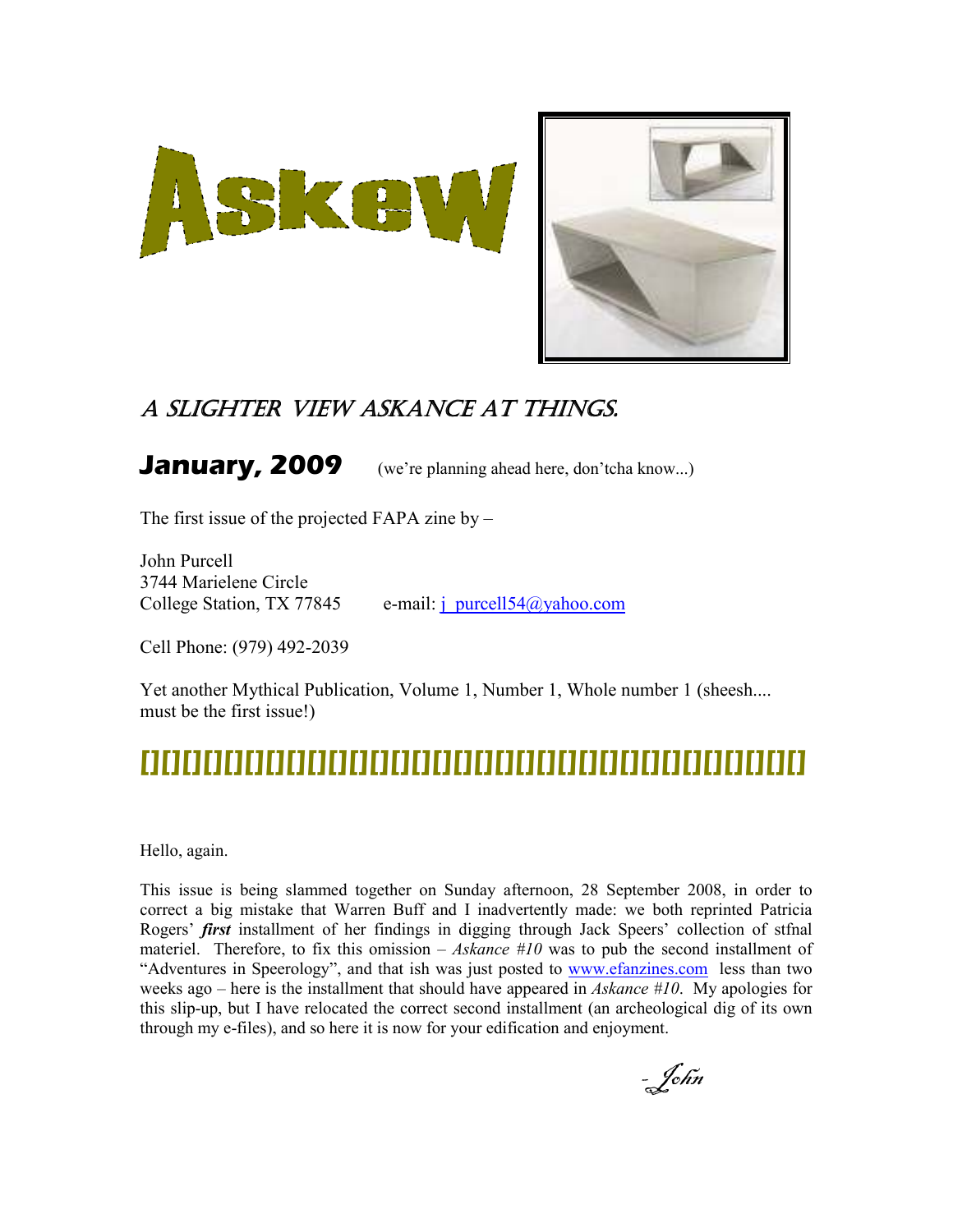# **Adventures in Speerology #2**

#### **By Patricia Rogers**

#### Friday, 18 July 2008

Wow - Y'all are going to get tired of me using the word "Amazing" while I sift through Jack Speer's life in collecting, but if you were with me you too would find that "Amazing" really is the word that keeps coming to mind. I am glad I have y'all to share these stories with because I am busting to talk about it when I get home and I don't want

to forget even the smallest detail.

I didn't get over to the Speer home today until close to 5pm. It is monsoon season here and around 4pm the skies opened up with a heavy deluge of rain and hail, all accompanied by a spectacular show of lightning. The storm had just let up when I arrived at Jack and Ruth's but the street in front of their house was still channeling a deep stream of rushing water. Ruth met me at the door and commented how their front porch rarely got wet yet here it is covered with several large pools.

The storm had cooled the afternoon so we headed right out to the garage to check out Roy Tackett's papers. But… On the way to the back of the garage we were grabbed by a large tentacled arm and pulled over to a shelf of Pulps. Now I know a lot of you have collected early SF pulps for many



a year. I have long read the authors in them but not collected the pulps themselves. Not even handled many of them as most of the Pulp Cons are in areas of the country that I have never lived near and rarely visited. So here Ruth and I are standing in a dusty corner of a dimly lit garage and one by one Ruth would take an envelope off the shelf, open it, pull out a rare gem cut like a magazine, read the title and date for me, then gently handed me the pulp to look at. Here are a few of the titles she recited to me…

Amazing Stories - August 1928 Wonder Stories Quarterly - Winter 1932 Science Wonder Quarterly - Fall 1929 Amazing Stories - October 1927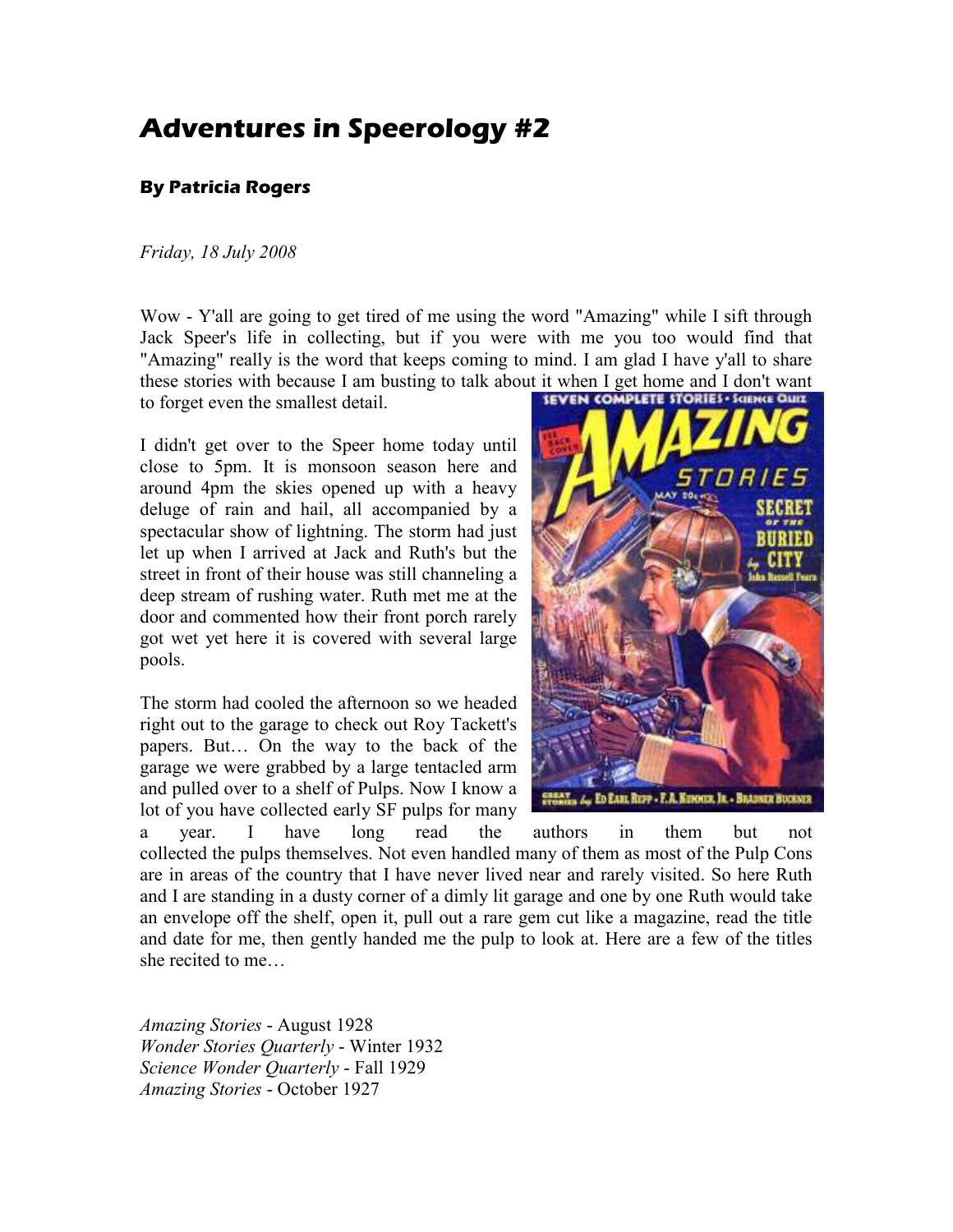Wonder Stories - March 1933 Science Fiction Plus - run of all of 1953 Wonder Stories Quarterly - Fall 1931 Amazing Stories - October 1930 Vargo Statten - January 1954 Amazing Stories - April 1926 and September 1926 Amazing Stories - May 1932 Terry and the Pirates comics 1950's Science Fiction - October 1939 Fantastic Novels - March 1948 Fantastic Adventures - September 1952

Also, in an old cigar box there were lots of Buck Rogers comic strips clipped from their original newspapers.

Sure - I have seen pulp art in collections of SF art and on-line and I love the images but there is something magically different about seeing them on the original magazines. Maybe it is the old printing techniques, maybe the size of the image, maybe just the wonderful quality of the art itself but I was completely mesmerized. I could have looked at them for hours and wanted to study each painting to see every nuance like on the cover of Science Fiction Quarterly – Fall 1929... Wow - These guys in the plump space suits are tethered to an incredibly cool rocket but the rocket is obviously moving because it has a full thrust flame…. etc…etc. So now I get IT - why y'all collect these fragile old magazines. As of this afternoon in Jack Speer`s garage, I truly understand.

The issues I mention here are all in surprisingly good shape, some even in excellent tight clean condition. Others on the shelf had lost covers or been though a flood. But - and you need to remember this - Jack never threw anything away. Ruth said she would occasionally try to throw something away like an old broken lawnmower but Jack would



get home just in time to stop this silliness and would lug the lawnmower up to the attic and out of harm's way. I was up in the attic this evening and just the thought of getting a lawnmower up there fills me with respect for Jack's determination.

While we were enjoying the pulps Ruth shared more gold nugget stories about Jack. When looking at one sadly water damaged magazine she said, "This must have been in one of the Oklahoma floods." I said, "There were more floods?" Ruth: "Yes, when Jack was growing up his father did not approve of him reading SF so Jack hid his pulps in the barn and there were occasional floods. The funny thing is that it was Jack`s father who introduced Jack to Science Fiction. He felt to be well-rounded you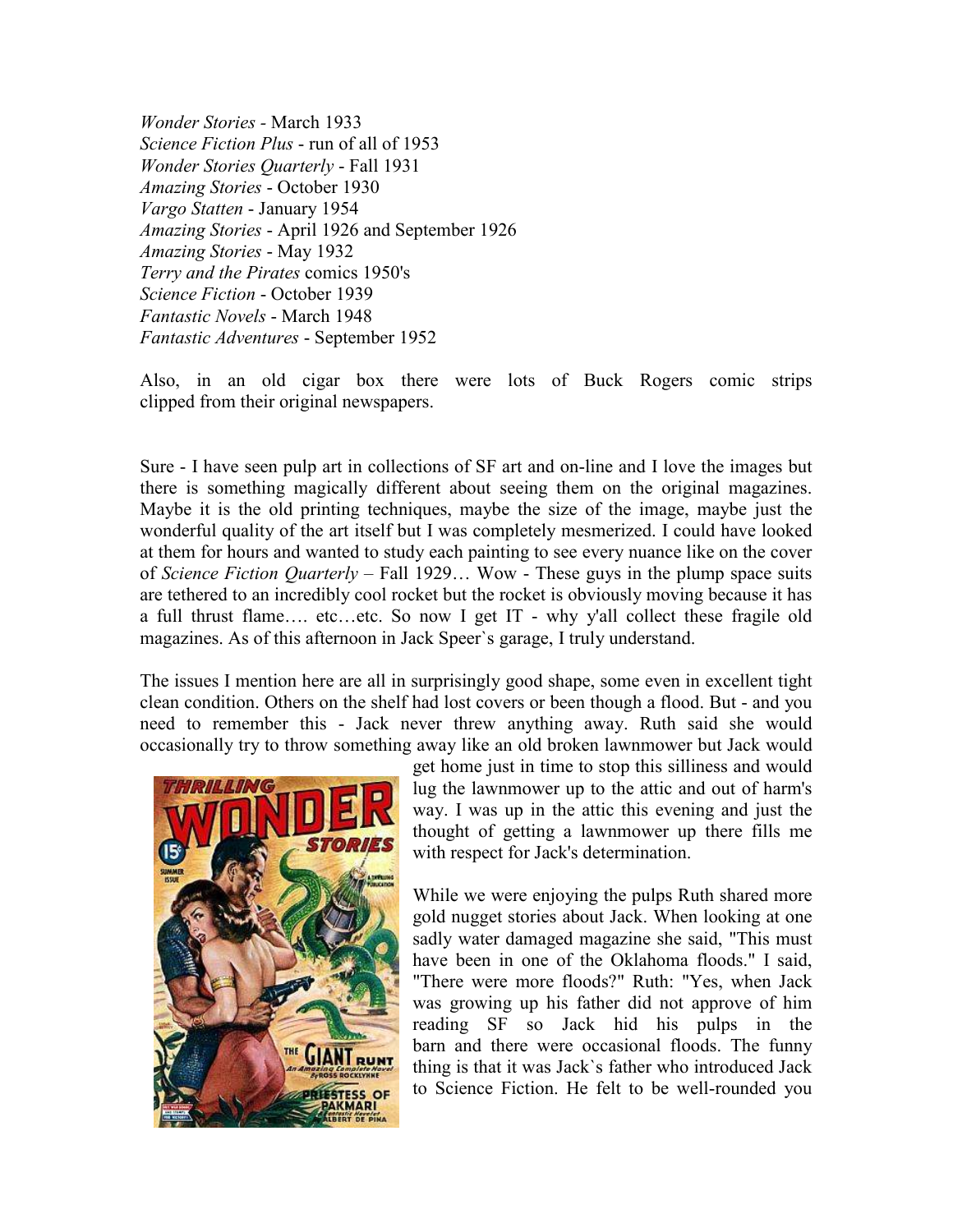needed to read and learn something about everything. The trouble was that Jack was really struck from the start by Science Fiction and his father only wanted him to sample it for educational purposes." Jack father was a lifetime military man and Ruth said Jack respected and adored him. His father's love of knowledge and learning was forever a part of Jack's life too. Ruth said Jack loved being a boy scout while growing up and loved learning about nature. He also loved digging in the creek - something his father also preferred Jack not do but that did not deter the young Jack from his creek explorations.

Jack's love of learning kept him going to every science talk he could get too his whole life, right up to the end. He always wanted to learn something new and even when they traveled Jack never wanted to take the same path twice. He wanted to find new ways to get there so he might have a new learning experience along the way.

One more note on floods. When the great basement floods happened (mentioned in the first chapter) Ruth said "You should have seen the backyard." Jack filled every inch of their back yard with wet fanzines and pulps to try and sun dry them. He would even walk up and down turning the pages of individual magazines to try and help them dry out. Poor guy - I know how I would feel if my prized books were in a flood. Looking through some of the water-damaged fanzines today I noted that mimeograph ink just turns into illegible lines with dark blue halos when drenched.

Remember Roy Tackett's stuff? We had started out to look at that - well, not quite there yet, next a detour up to the attic. While looking at the pulps I noticed a skinny metal ladder extending up into a dark opening in the ceiling. Who can pass up the allure of that! I asked Ruth if I could climb up and she smiled and said, "Sure – Just be careful." So up I went. First I plugged in an elaborate set of power cords to hopefully bring a little light to the darkness above. Hey, I've read a lot of H.P. Lovecraft - I know what waits in dark attics.

From what Ruth had said about all the stuff Jack had been depositing up there I expected a large finished attic with a floor. Wrong. There are open beams to be tightropewalked/crawled on with the always-present threat of falling one way or another through the ceiling into the garage below. A few loose boards and old table tops have been placed between some of the beams to help as wobbly stepping stones. Now you think all this would slow me down. Wrong again. My degree is in Anthropology and I did lots of Archeology field work in college. There is nothing I love more than exploring dangerous difficult places while looking for hidden treasure. And from the looks of it this attic fits all those criteria. Even with the couple of power cords only one flashlight-sized bulb worked and I tugged at the cord to try and get the light to reveal the far corners of the attic. There were boxes here and there, hubcaps, an old leather 1940's briefcase and then a later 1970's hard-sided one close by. Way in the back were large bicycle wire rims more like something from a bike in the 1920's. About 8 feet away from me was a small bookcase with what looked like Fantasy Press size books on it but I just could not see well enough to tell. OK - I have to climb over there... slowly. Sigh. They were just 1970's SF paperbacks which had vinyl covers to disguise their true appearance. At the other end of the attic was a box that looked to be full of art but I just could not see what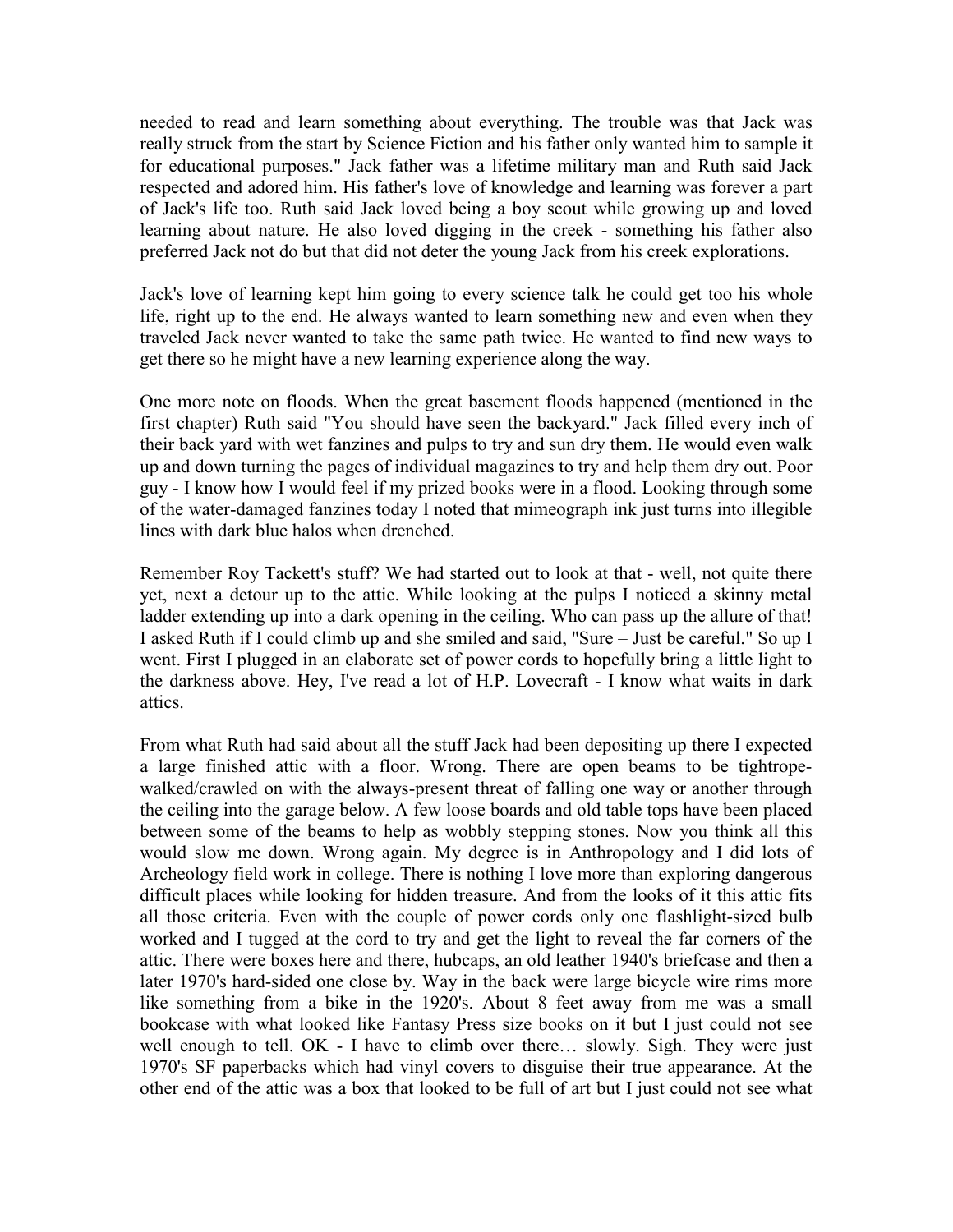was in it from my distance. I tried to figure out a way to get over there but decided it was going to have to wait for another day with better clothing and more preparation. I did not even open any of the boxes so there are still lots of mysteries to be explored up there.

OK, Really - now to look at Roy's stuff. There are 4 or 5 stacks of file cabinet boxes and each stack is over 6 feet high, all full of fanzines. We just glanced at them but everything seemed to be in good shape and well organized. I will move those out of the garage soon and look though them more thoroughly.

Ruth and I headed into the kitchen and noted the time to be almost 7pm and Ruth said she was going to make us some dinner. She suggested, since it was nice and cool, that I check out the outbuilding in the backyard again and maybe I could find some of the papers she is looking for. Ruth and her children have been working very hard the last few weeks to find all the legal papers they need for the estate but as she has smiled and said to me on several occasions, "All we keep finding is Science Fiction papers."

In a serious talk I asked Ruth if she or her children or grandchildren wanted to keep any of the fanzines or fandom papers? Ruth smiled and said no, that her children have come to the point that they have enough stuff in their lives and didn't need to collect anymore. Hummm… Have enough stuff??? "Don't need to collect any more???" I wonder if I will ever grasp this concept. No. Probably not.

In the early evening light I headed out to the shed. Inside there are many boxes neatly lined up, with pathways through them. I checked out a number of drawers and found lots of old video tapes, some games and toys, and lots of fanzines - even some in the boxes marked FAPA. Then I started looking though a box that was marked TBF (To Be Filed, I assume). Not very far in I saw a carbon copy of a letter written by Jack on July 28, 1983. It caught my eye right way because in the first line it mentions The Futurians, Harry Warner's books and The Immortal Storm, but it was the last paragraph that really blew me away. Of all the thousands of letters everywhere around me that I should find this one…Well, maybe Jack is still directing things.

Toward the end of the letter Jack is talking about the task of dealing with the life, works, and possessions of his parents' estate. Jack wrote: "…discarding much, sorting some into categories particular to one of them, their ancestors… ...and keeping some papers and things for such use as I can make of them… But it is melancholy how much meaning has been lost."

And the last paragraph in this letter Jack wrote:

"Perhaps because I expect to live forever, I haven't felt your quiet panic to rush things onto stencil, but I do feel bad about projects languishing, such as my promised printing of the balance of Swisher's time-travel thesis, and the decimal index of old prozine stories. I think it was May Wollstonecraft Godwin's husband, who died at thirty, who wrote "When I have fears that I shall cease to be /Before my pen has gleaned my teeming brain…" (He didn't reach a very profound